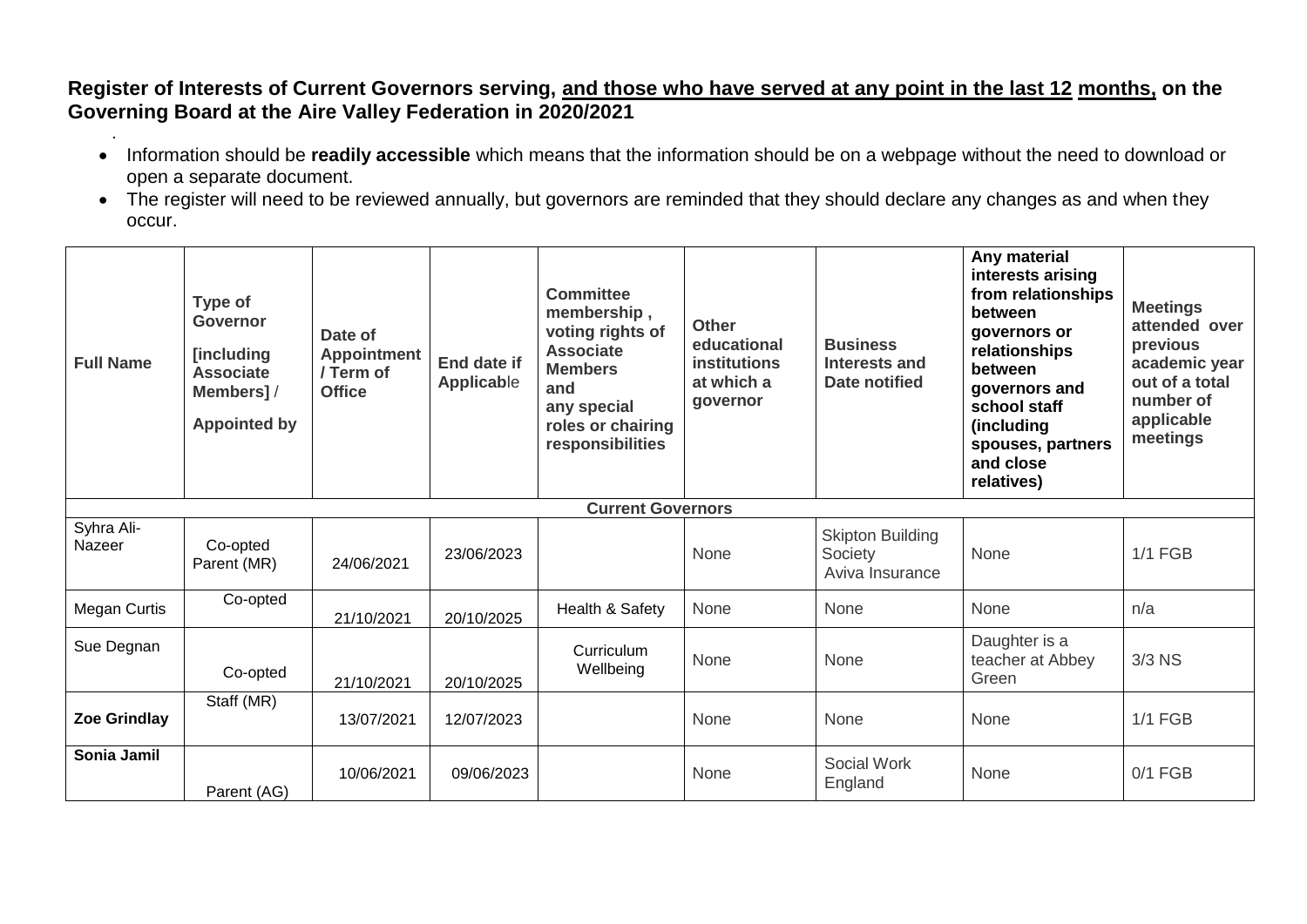|                                 |                                                |            |            |                            |                                                                                                                     | SJ Pharma LTD<br>and Ashcroft<br>Pharmacy |      |                                                |
|---------------------------------|------------------------------------------------|------------|------------|----------------------------|---------------------------------------------------------------------------------------------------------------------|-------------------------------------------|------|------------------------------------------------|
| Salma Khalifa                   | LA                                             | 10/07/2019 | 09/07/2023 | <b>HTPM</b>                | St Phillips<br><b>Primary School</b><br>&<br><b>BDAT</b><br>(Bradford<br>Diocesan<br>Academy Trust)<br><b>Trust</b> | <b>Belle Vue Girls</b><br>Academy         | None | <b>5/8 FGB</b><br>4/4 R<br>+2 other            |
| Rebecca<br>Ramsden              | Co-opted<br>Staff (AG)                         | 20/01/2021 | 19/01/2023 |                            | None                                                                                                                | None                                      | None | 3/3 FGB<br>$2/2$ NS                            |
| Ginny<br>Robinson               | Headteacher<br>- Abbey Green<br>& Midland Road | n/a        | n/a        |                            | None                                                                                                                | <b>Magic Advertising</b>                  | None | 8/8 FGB<br>3/3 <sub>N</sub><br>4/4R<br>+4other |
| <b>Cath Webber</b>              | Co-opted                                       | 21/10/2021 | 20/10/2025 | <b>HTPM</b><br><b>SEND</b> | None                                                                                                                | None                                      | None | 8/8 FGB<br>$3/3$ NS<br>+3other                 |
| <b>Kate Welsh</b>               | Co-opted                                       | 21/10/2021 | 20/10/2025 | Vice-Chair<br>Safeguarding | None                                                                                                                | None                                      | None | <b>5/6 FGB</b><br>$3/3$ NS                     |
| <b>Gretl Young</b>              | Co-opted                                       | 21/10/2021 | 20/10/2025 | Chair<br>Safeguarding      | None                                                                                                                | None                                      | None | n/a                                            |
|                                 |                                                |            |            |                            |                                                                                                                     |                                           |      |                                                |
| <b>Associate</b><br>members     |                                                |            |            |                            |                                                                                                                     |                                           |      |                                                |
| <b>Khalid</b><br><b>Mahmood</b> |                                                | 21/10/2021 | 31/08/2022 | Health & Safety            | None                                                                                                                | None                                      | None | 3/6 FGB<br>0/4 R                               |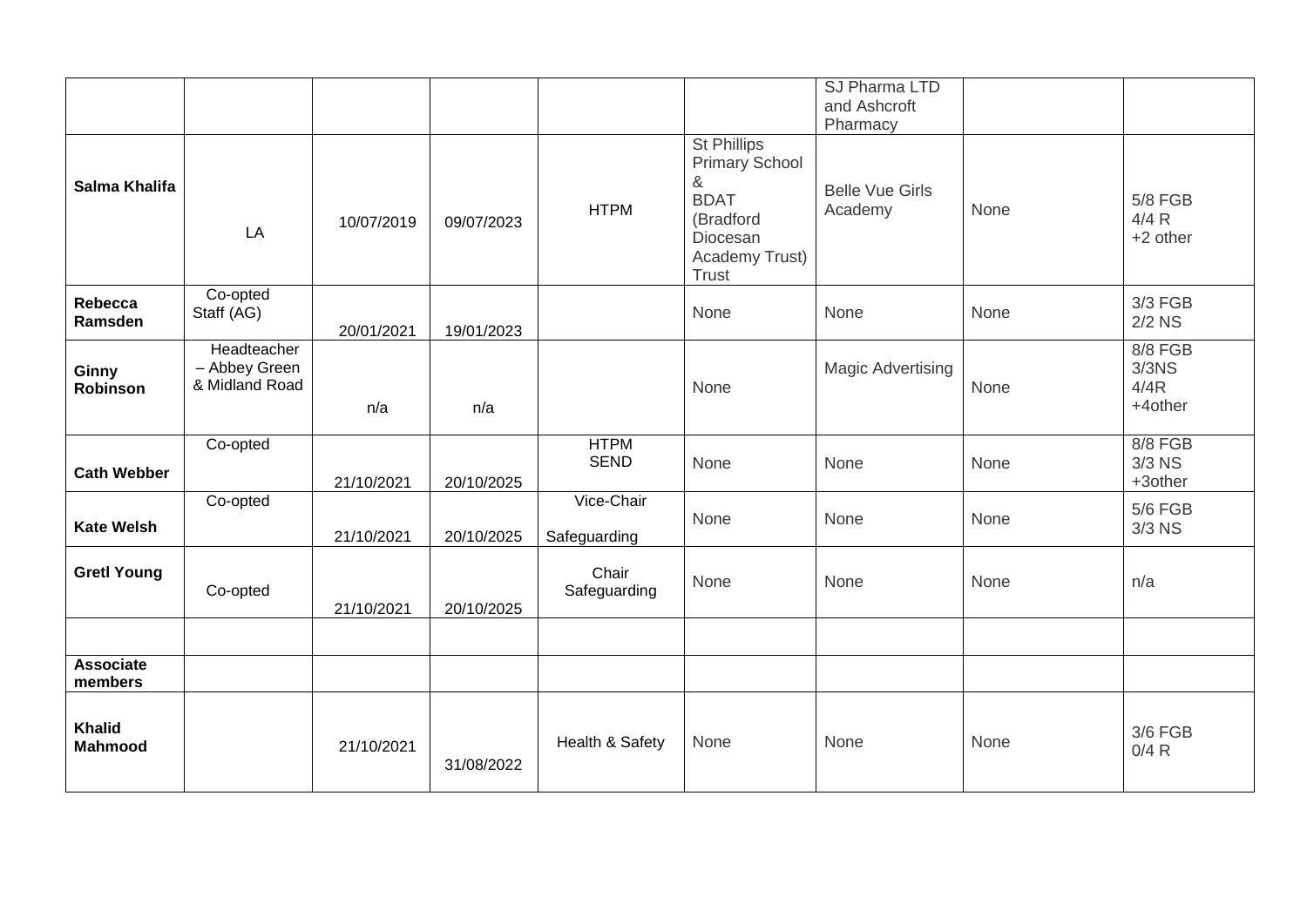| Former Governors who served in the last academic year 2020-2021 |                   |            |            |                                                                                                                                                           |      |                                                |                                            |                                           |  |
|-----------------------------------------------------------------|-------------------|------------|------------|-----------------------------------------------------------------------------------------------------------------------------------------------------------|------|------------------------------------------------|--------------------------------------------|-------------------------------------------|--|
| Jahanara<br>Begum                                               | Co-opted<br>Staff | 18/09/2019 | 20/10/2020 | Abbey Green &<br><b>Midland Road</b><br><b>Nursery School</b><br>Committee                                                                                | None | None                                           | Works at Abbey<br>Green                    | <b>1/1 FGB</b>                            |  |
| Jane Caink<br>(co-opted staff<br>SC)                            | Co-opted<br>Staff | 10/07/2019 | 21/10/2021 | <b>Strong Close</b><br><b>Nursery School</b><br>Committee                                                                                                 | None | Moorhead<br>Plumbing<br><b>Services</b>        | Works at Strong<br>Close                   | 5/5 FGB<br>$3/3$ NS                       |  |
| <b>Diane Burton</b>                                             | Co-opted          | 15/01/2020 | 10/04/2021 | Abbey Green &<br><b>Midland Road</b><br><b>Nursery School</b><br>Committee<br>Curriculum named<br>governor<br>Health & Safety<br>named governor           | None | None                                           | Grand-daughter<br>works at Midland<br>Road | 6/6 FGB<br>$2/2$ NS<br>$+1$ other         |  |
| <b>Caroline Firth</b>                                           | Co-opted          | 14/07/2021 | 21/10/2021 | n/a                                                                                                                                                       | None | <b>Bradford Council</b>                        | None                                       | <b>1/1 FGB</b>                            |  |
| <b>Jill Gilhome</b>                                             | Co-opted          | 10/07/2019 | 21/10/2021 | Co-Chair<br><b>Strong Close</b><br><b>Nursery School</b><br>Committee<br>Resources<br>Committee<br>Named governor<br>for Safeguarding<br>for Strong Close | None | None                                           | None                                       | 8/8 FGB<br>$3/3$ NS<br>3/4 Res<br>+5other |  |
| <b>Asmaa Hans</b>                                               | Parent            | 10/07/2019 | 15/02/2021 | Abbey Green &<br><b>Midland Road</b><br><b>Nursery School</b><br>Committee                                                                                | None | <b>West Yorkshire</b><br>Combined<br>Authority | None                                       | 3/4 FGB<br>$2/2$ NS<br>2/3 R              |  |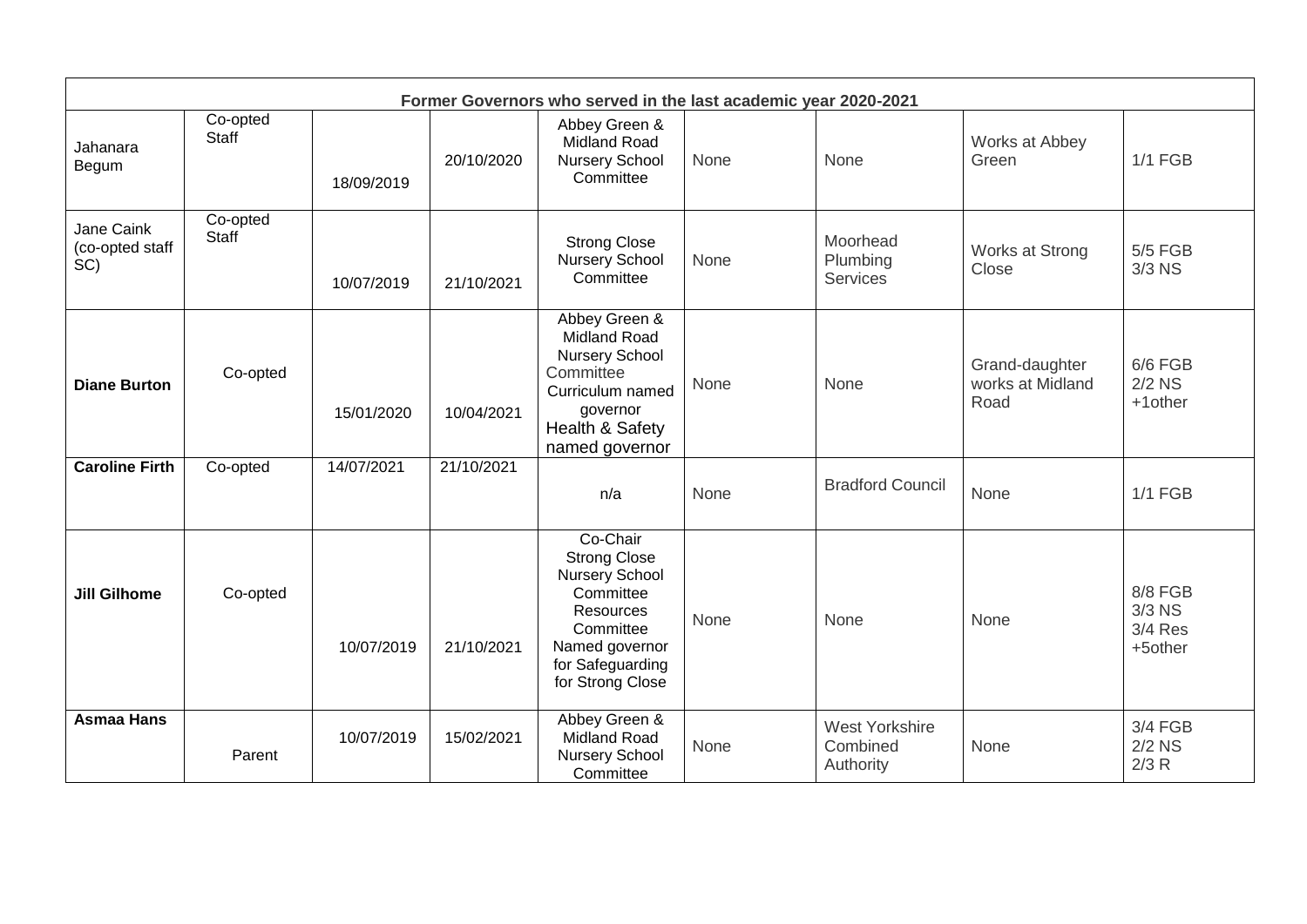|                             |                               |            |            | Resources<br>Committee                                                                                                                                       |      |      |                                   |                                         |
|-----------------------------|-------------------------------|------------|------------|--------------------------------------------------------------------------------------------------------------------------------------------------------------|------|------|-----------------------------------|-----------------------------------------|
| Rosemary<br><b>Humphrys</b> | Co-opted                      | 10/07/2019 | 21/10/2021 | Co-Vice-Chair<br>Chair of Strong<br><b>Close Nursery</b><br><b>School Committee</b><br>Named governor<br>for Curriculum &<br><b>SEND for Strong</b><br>Close | None | None | None                              | 8/8 FGB<br>$3/3$ NS<br>1/1 R<br>+3other |
| Rayhana<br>Jannath          | Staff                         | 10/07/2019 | 09/07/2021 | Abbey Green &<br>Midland Road<br><b>Nursery School</b><br>Committee                                                                                          | None | None | <b>Teacher at Midland</b><br>Road | 4/4 FGB<br>3/3 NS                       |
| <b>Helen Jones</b>          | Headteacher<br>- Strong Close | n/a        | n/a        | <b>Strong Close</b><br><b>Nursery School</b><br>Committee<br>Resources<br>Committee                                                                          | None | None | None                              | 8/8 FGB<br>3/3 NS<br>4/4 R<br>+4other   |
| <b>Umar Khan</b>            | Co-opted                      | 14/07/2021 | 21/10/2021 |                                                                                                                                                              |      |      |                                   | $0/1$ FGB                               |
| <b>Jim Maxfield</b>         | Co-opted                      | 10/07/2019 | 07/10/2020 | Resources<br>Committee                                                                                                                                       | None | None | None                              | $0/1$ FGB                               |
| <b>Sheila Rye</b>           | Co-opted                      | 10/07/2019 | 04/03/2021 | Abbey Green&<br><b>Midland Road</b><br><b>Nursery School</b><br>Committee<br><b>Resources</b><br>Committee<br>Named<br>Safeguarding                          | None | None | None                              | 4/5 FGB<br>3/3R                         |